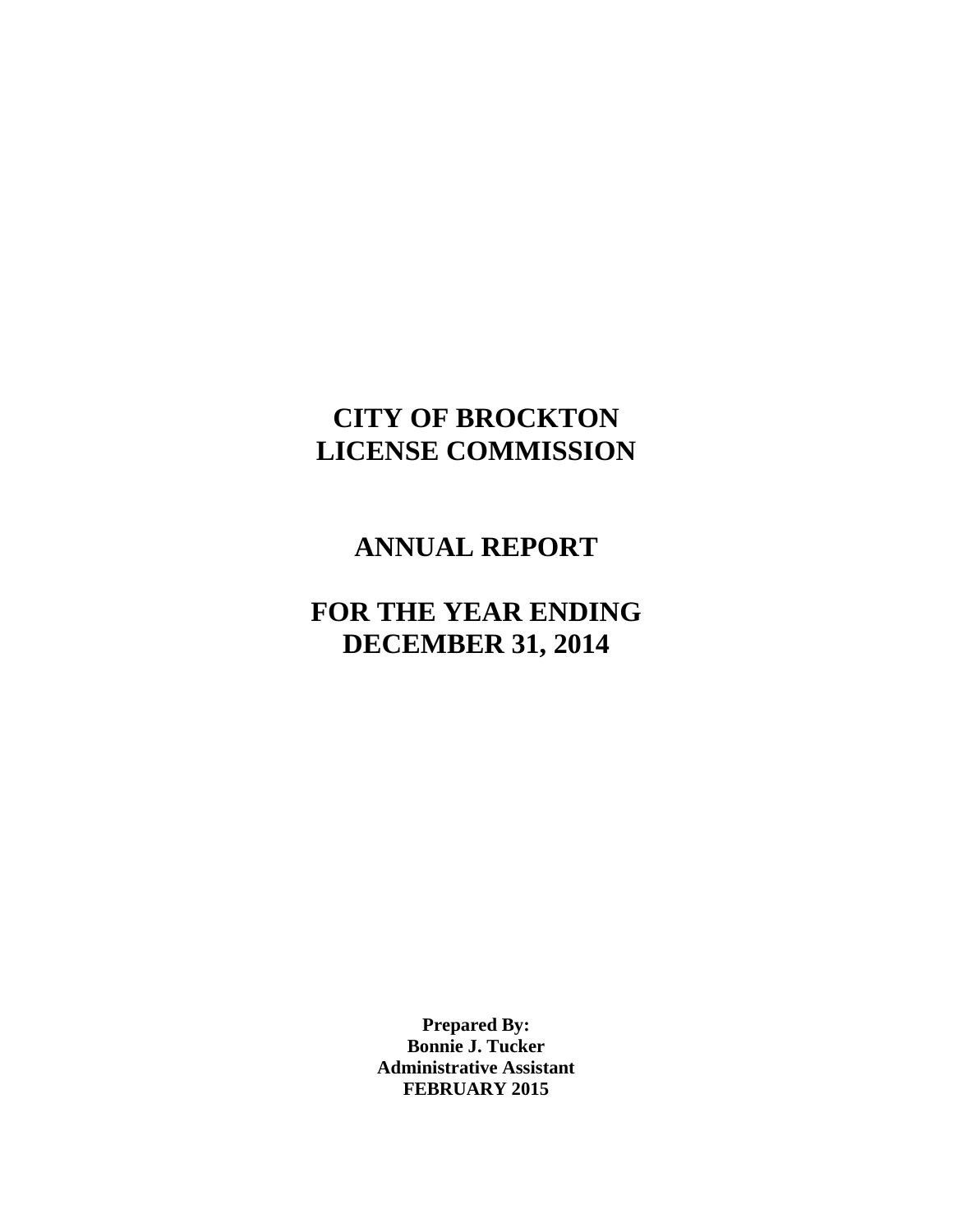# **SCHEDULE OF FEES 2014**

| <b>RESTAURANT:</b>                                       | All Alcoholic Beverages<br>Wine and Malt Beverages                           | \$2,500.00<br>1,600.00     |
|----------------------------------------------------------|------------------------------------------------------------------------------|----------------------------|
| <b>HOTEL:</b>                                            | All Alcoholic Beverages                                                      | 3,900.00                   |
| <b>GENERAL ON-PREMISE:</b>                               | All Alcoholic Beverages                                                      | 2,300.00                   |
| <b>CLUB:</b>                                             | All Alcoholic Beverages                                                      | 2,100.00                   |
|                                                          | (Categories above - Add 10% for 2:00 a.m. closing hour)                      |                            |
| <b>PACKAGE GOODS</b><br><b>STORES:</b>                   | All Alcoholic Beverages<br>Wine and Malt Beverages                           | 2,225.00<br>1,650.00       |
| <b>SPECIAL ONE-DAY</b><br><b>PERMITS:</b>                | All Alcoholic Beverages<br>Wine and Malt Beverages<br>Non-Profit:<br>Profit: | 150.00<br>100.00<br>200.00 |
| <b>COMMON VICTUALER</b>                                  |                                                                              | 100.00                     |
| <b>INNHOLDER</b>                                         |                                                                              | 100.00                     |
|                                                          | <b>SECOND-HAND MOTOR VEHICLE DEALER</b>                                      | 200.00                     |
| <b>LODGING HOUSE</b>                                     |                                                                              | 50.00                      |
| <b>COIN-OPERATED AMUSEMENT DEVICE</b>                    |                                                                              | 100.00<br>Per machine      |
| <b>ENTERTAINMENT:</b>                                    | (Live, Jukebox)<br>(TV, Radio, Stereo - No fee)                              | 100.00                     |
| <b>FORTUNE TELLER</b>                                    |                                                                              | 50.00                      |
| <b>FILING FEES</b><br><b>FILING FEES (LATE RENEWALS)</b> |                                                                              | 75.00<br>100.00            |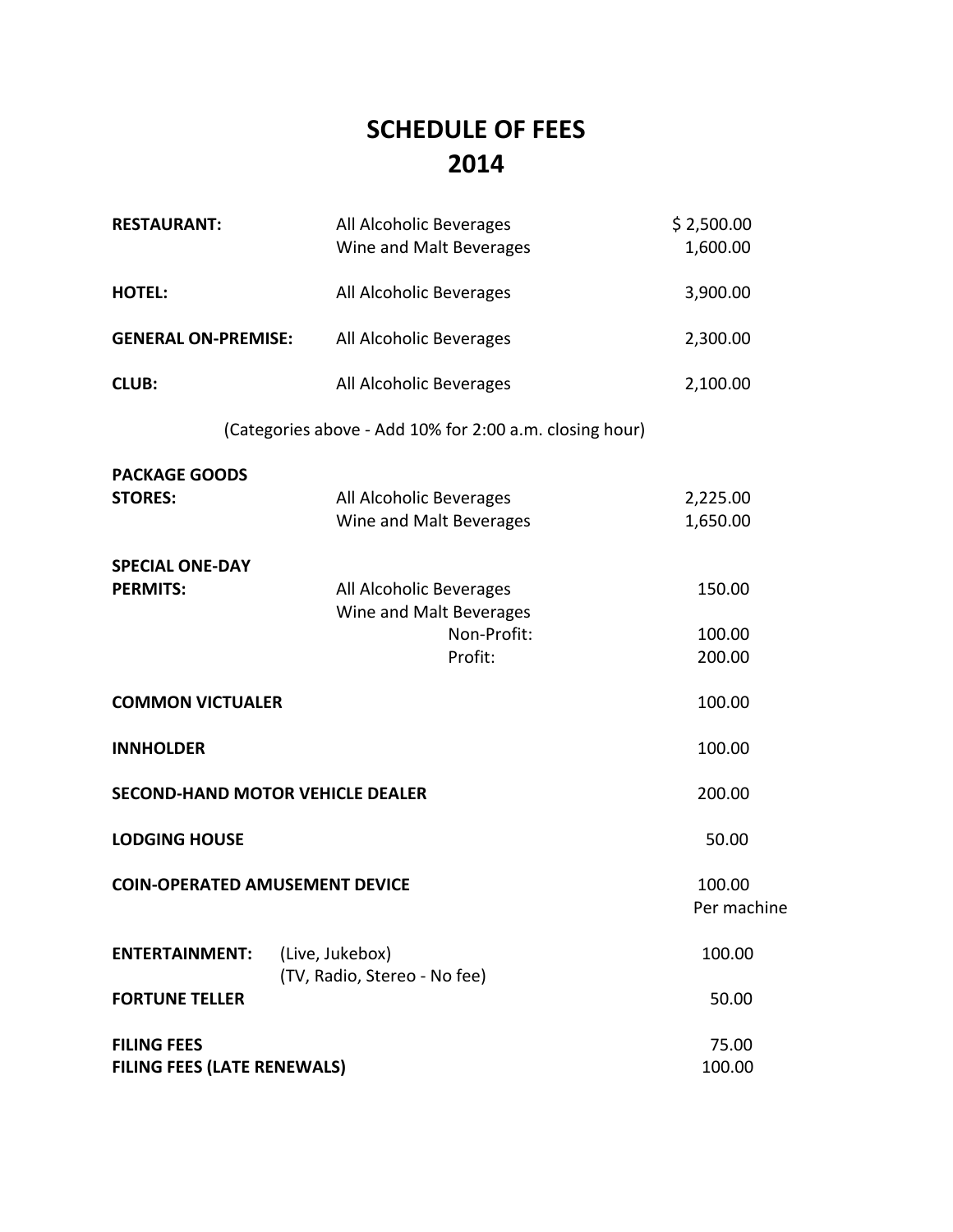# **NUMBER OF LICENSES ISSUED 2014**

### **LICENSES TO SELL ALCOHOLIC BEVERAGES**

| <b>RESTAURANT</b>                         | - All Alcoholic<br>- Wine and Malt                                                                                      | 47<br>6                                     |     |
|-------------------------------------------|-------------------------------------------------------------------------------------------------------------------------|---------------------------------------------|-----|
| <b>HOTEL</b>                              | - All Alcoholic                                                                                                         | $\overline{2}$                              |     |
| <b>CLUB</b>                               | - All Alcoholic                                                                                                         | 10                                          |     |
| <b>GENERAL ON-</b><br><b>PREMISE</b>      | - All Alcoholic                                                                                                         | 4                                           |     |
| <b>PACKAGE STORE</b>                      | - All Alcoholic<br>- Wine and Malt                                                                                      | 19<br>16                                    |     |
|                                           |                                                                                                                         |                                             | 104 |
| <b>SPECIAL ONE-</b><br><b>DAY PERMITS</b> | - All Alcoholic<br>- Wine and Malt - Profit<br>- Wine and Malt - Non-Profit<br>- Municipal Golf Course<br>Wine and Malt | 18<br>29<br>$6\overline{6}$<br>$\mathbf{1}$ |     |
|                                           |                                                                                                                         |                                             | 54  |
| <b>COMMON VICTUALER</b>                   |                                                                                                                         | 175                                         |     |
| <b>INNHOLDER</b>                          |                                                                                                                         | $\overline{2}$                              |     |
| <b>SECOND-HAND MOTOR VEHICLE DEALER</b>   |                                                                                                                         | 78                                          |     |
| <b>LODGING HOUSE</b>                      |                                                                                                                         | 28                                          |     |
| <b>COIN-OPERATED AMUSEMENT DEVICE</b>     |                                                                                                                         | 196                                         |     |
| <b>ENTERTAINMENT</b>                      |                                                                                                                         | 70                                          |     |
|                                           |                                                                                                                         |                                             | 549 |

 **TOTAL NUMBER OF LICENSES: 707**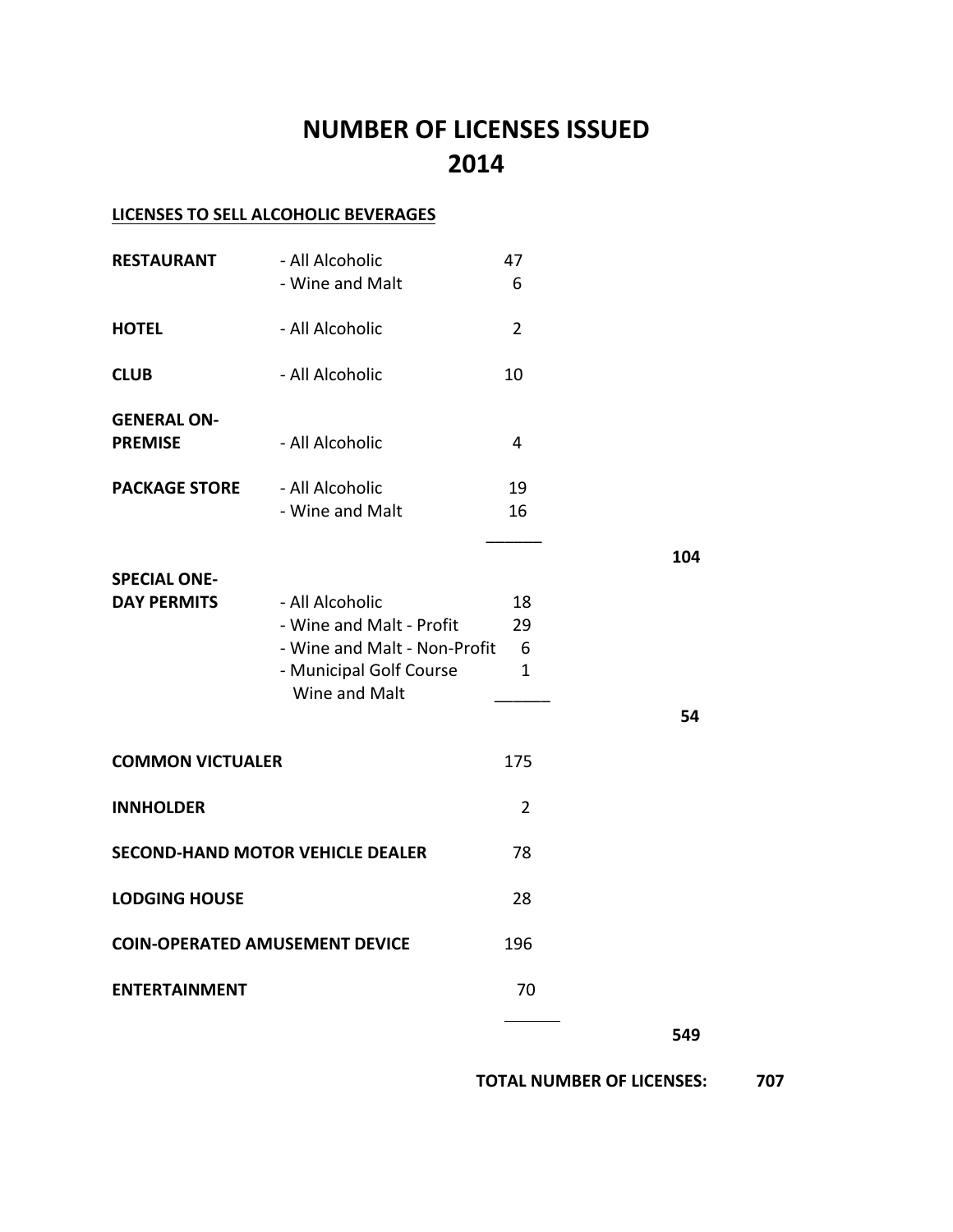## **REVENUE FOR 2014**

#### **LICENSES TO SELL ALCOHOLIC BEVERAGES**

| <b>RESTAURANT</b>                     | All Alcoholic                                                      |     | \$122,750.00 |     |                       |              |
|---------------------------------------|--------------------------------------------------------------------|-----|--------------|-----|-----------------------|--------------|
|                                       | Wine and Malt                                                      |     | \$9,600.00   |     |                       |              |
| <b>HOTEL</b>                          | All Alcoholic                                                      |     | \$3,190.00   |     |                       |              |
| <b>CLUB</b>                           | All Alcoholic                                                      |     | \$22,050.00  |     |                       |              |
| <b>GENERAL</b>                        |                                                                    |     |              |     |                       |              |
| <b>ON-PREMISE</b>                     | All Alcoholic                                                      | \$. | 9,660.00     |     |                       |              |
| <b>PACKAGE</b>                        | All Alcoholic                                                      |     | \$42,275.00  |     |                       |              |
| <b>STORE</b>                          | Wine and Malt                                                      |     | \$26,400.00  |     |                       |              |
| <b>ONE-DAY PERMITS</b>                | All Alcoholic<br>Wine and Malt                                     | \$. | 2,700.00     |     |                       |              |
|                                       | Non-Profit                                                         | \$  | 600.00       |     |                       |              |
|                                       | Profit                                                             | \$  | 7,000.00     |     |                       |              |
|                                       | Municipal Golf Wine & Malt<br><b>TOTAL ALCOHOLIC LICENSE FEES:</b> |     | 800.00       |     | \$252,025.00          |              |
| <b>OTHER LICENSES ISSUED:</b>         |                                                                    |     |              |     |                       |              |
| <b>COMMON VICTUALER</b>               |                                                                    |     | \$17,500.00  |     |                       |              |
| <b>INNHOLDER</b>                      |                                                                    | \$  | 200.00       |     |                       |              |
| <b>SECOND-HAND MOTOR VEHICLE</b>      |                                                                    |     | \$15,600.00  |     |                       |              |
| <b>LODGING HOUSE</b>                  |                                                                    | \$  | 1,400.00     |     |                       |              |
| <b>COIN-OPERATED AMUSEMENT DEVICE</b> |                                                                    |     | \$19,600.00  |     |                       |              |
| <b>ENTERTAINMENT</b>                  |                                                                    | \$  | 5,800.00     |     |                       |              |
|                                       | <b>TOTAL OTHER LICENSE FEES:</b>                                   |     |              |     | \$60,100.00           |              |
| <b>FILING FEES</b>                    |                                                                    |     |              | \$. | 5,300.00              |              |
|                                       |                                                                    |     |              |     | <b>TOTAL REVENUE:</b> | \$317,425.00 |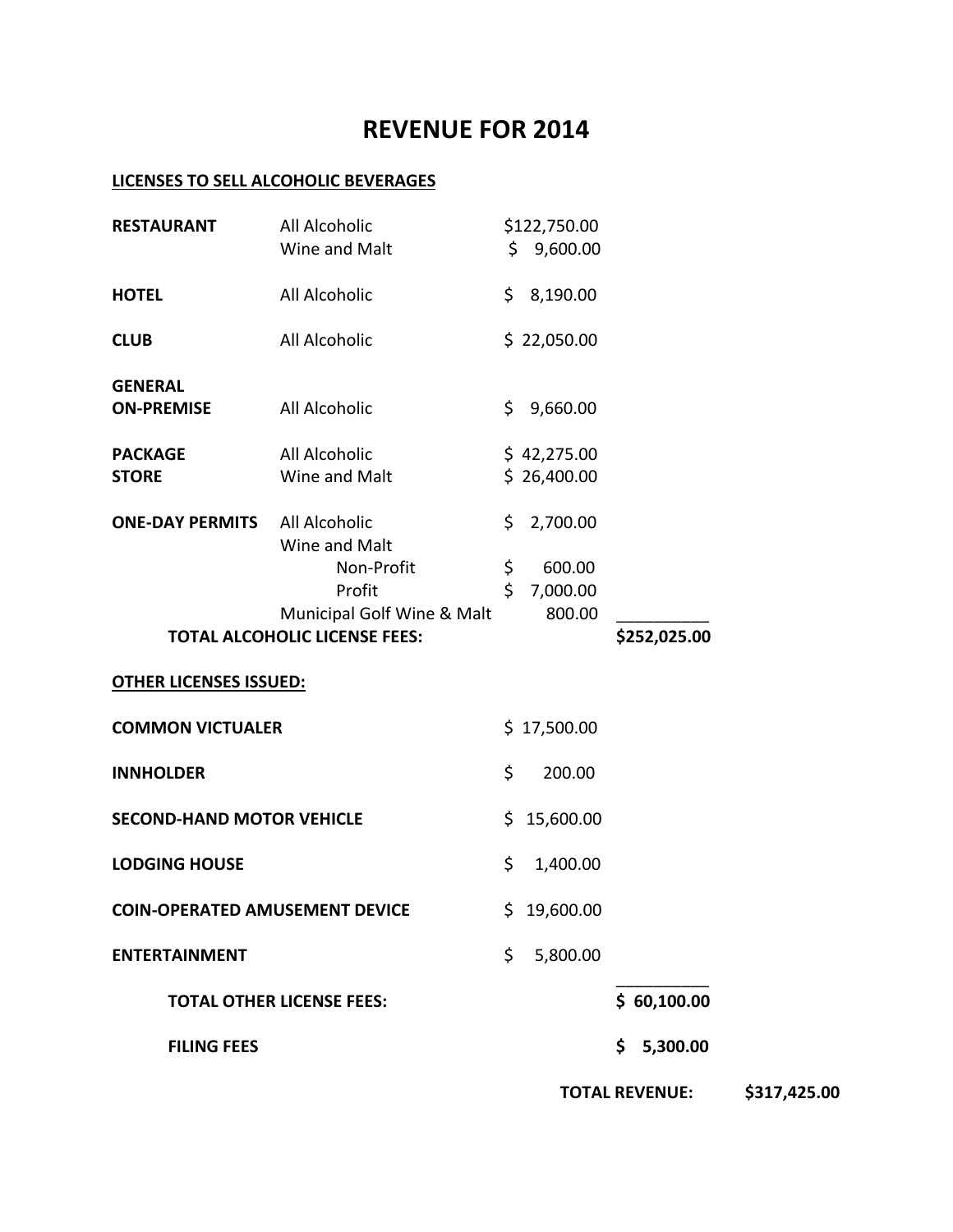#### **LICENSE COMMISSIONERS 2014**

Paul D. Sullivan

Bruce G. Dansby

Scott H. McDuffy (Chairman thru July, 2014)

Kathy A. Kenney

Henry Tartaglia (Appointed Chairman August 2014)

Catherine B. Holbrook, Associate Member

Paul Merian, Associate Member

Joshua Wood (Term ended February 2014)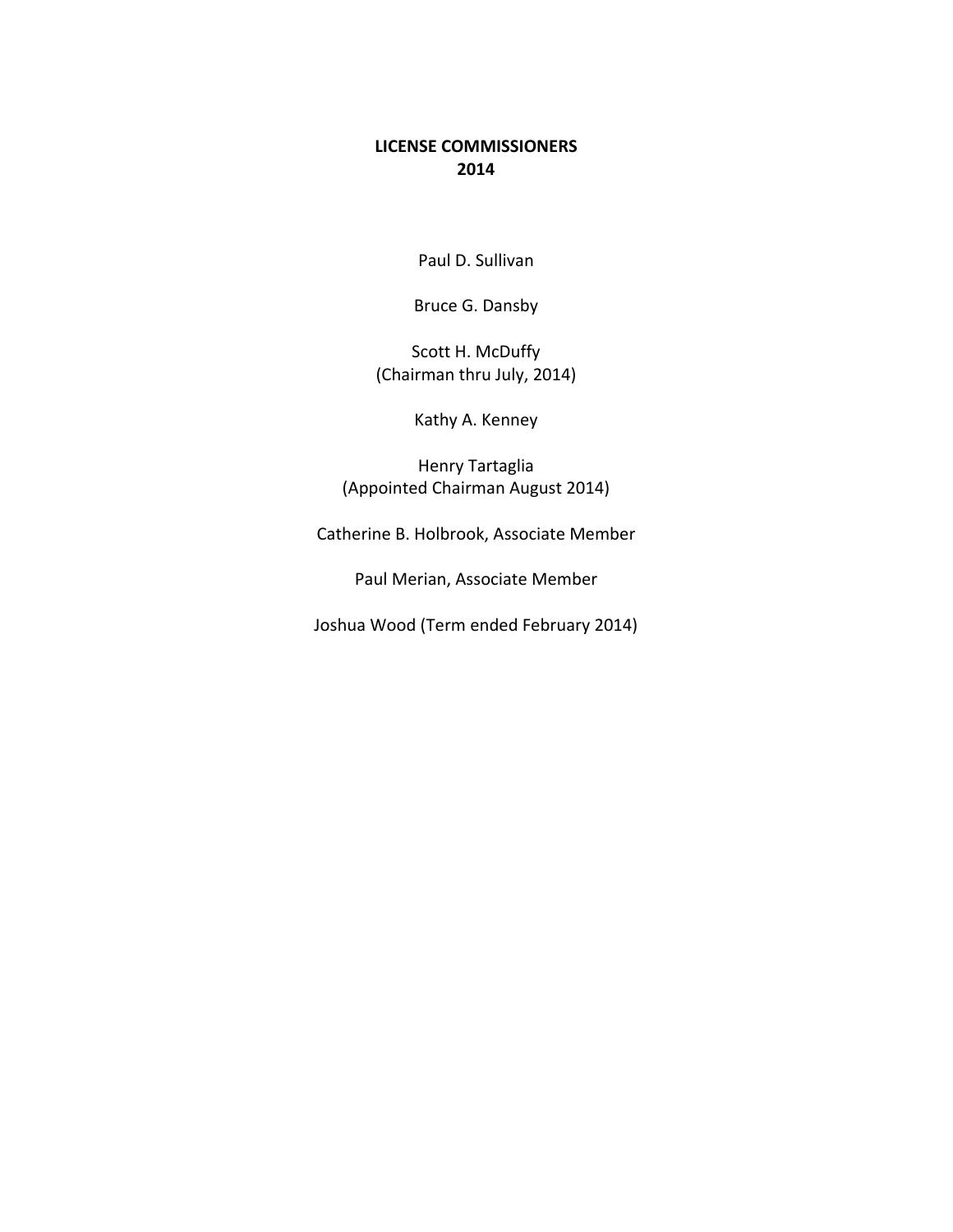# **MEETINGS HELD IN 2014**

### **Regular Meetings**

January 16, 2014 February 20, 2015 March 20, 2014 April 17, 2014 May 15, 2014 June 19, 2014 July 23, 2014 August 20, 2014 September 18, 2014 October 16, 2014 November 13, 2014 December 10, 2014

#### **Special Meetings**

May 28, 2014 August 7, 2014 October 1, 2014 October 27, 2014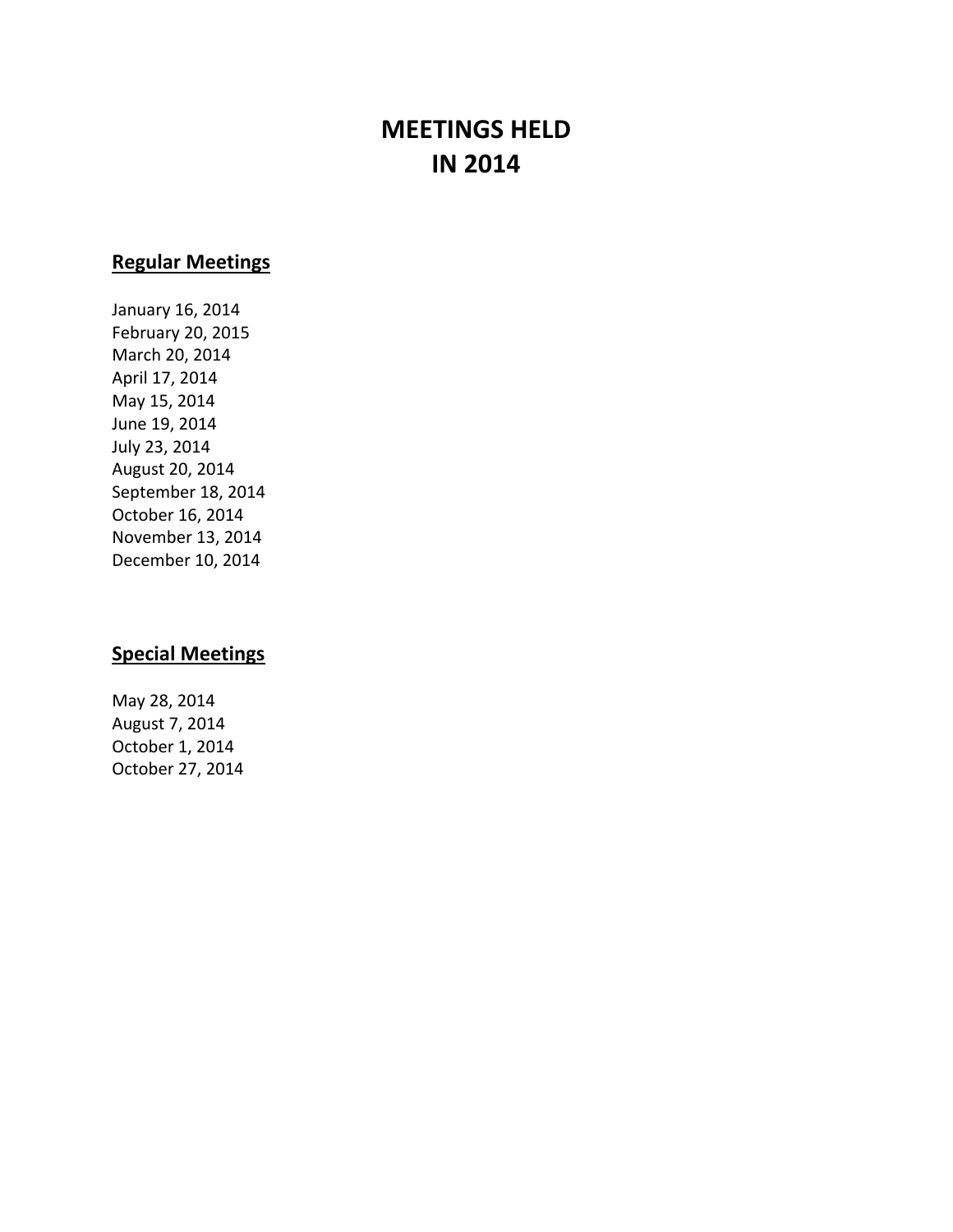# **2014 HEARINGS ON VIOLATIONS**

### **MEETING OF MARCH 20, 2014**

**Maria and Manuel Rodrigues dba Cristal Restaurant 250 Main Street All Alcohol Restaurant** 

| <b>Charges:</b>                      | (a) M.G.L. Chapter 138, Section 23, to wit: "No license issued under<br>section twelve fourteen or fifteenshall authorize the sale of any<br>alcoholic beverages other than those purchased from a licensee under<br>section 18, 19, 19F or 19C",<br>(b) M.G.L. Chapter 138, Section 22, to wit: "Licensees for the sale of<br>alcoholic beverages may transport and deliver anywhere in the<br>commonwealth alcoholic beverages or alcohol lawfully bought or sold by<br>them, in vehicles owned or leased by them or their employees, if each<br>vehicle used for such transportation and delivery is covered by a permit<br>issued by the commission" |
|--------------------------------------|----------------------------------------------------------------------------------------------------------------------------------------------------------------------------------------------------------------------------------------------------------------------------------------------------------------------------------------------------------------------------------------------------------------------------------------------------------------------------------------------------------------------------------------------------------------------------------------------------------------------------------------------------------|
| Date:                                | July 12, 2013                                                                                                                                                                                                                                                                                                                                                                                                                                                                                                                                                                                                                                            |
| <b>Reporting</b><br><b>Officers:</b> | Officer Scott Uhlman                                                                                                                                                                                                                                                                                                                                                                                                                                                                                                                                                                                                                                     |
| Disposition:                         | No finding on charge (a) M.G.L. Chapter 138, Section 23;<br>Found Guilty on charge (b) M.G.L. Chapter 138, Section 22.<br>Letter of warning placed in file.                                                                                                                                                                                                                                                                                                                                                                                                                                                                                              |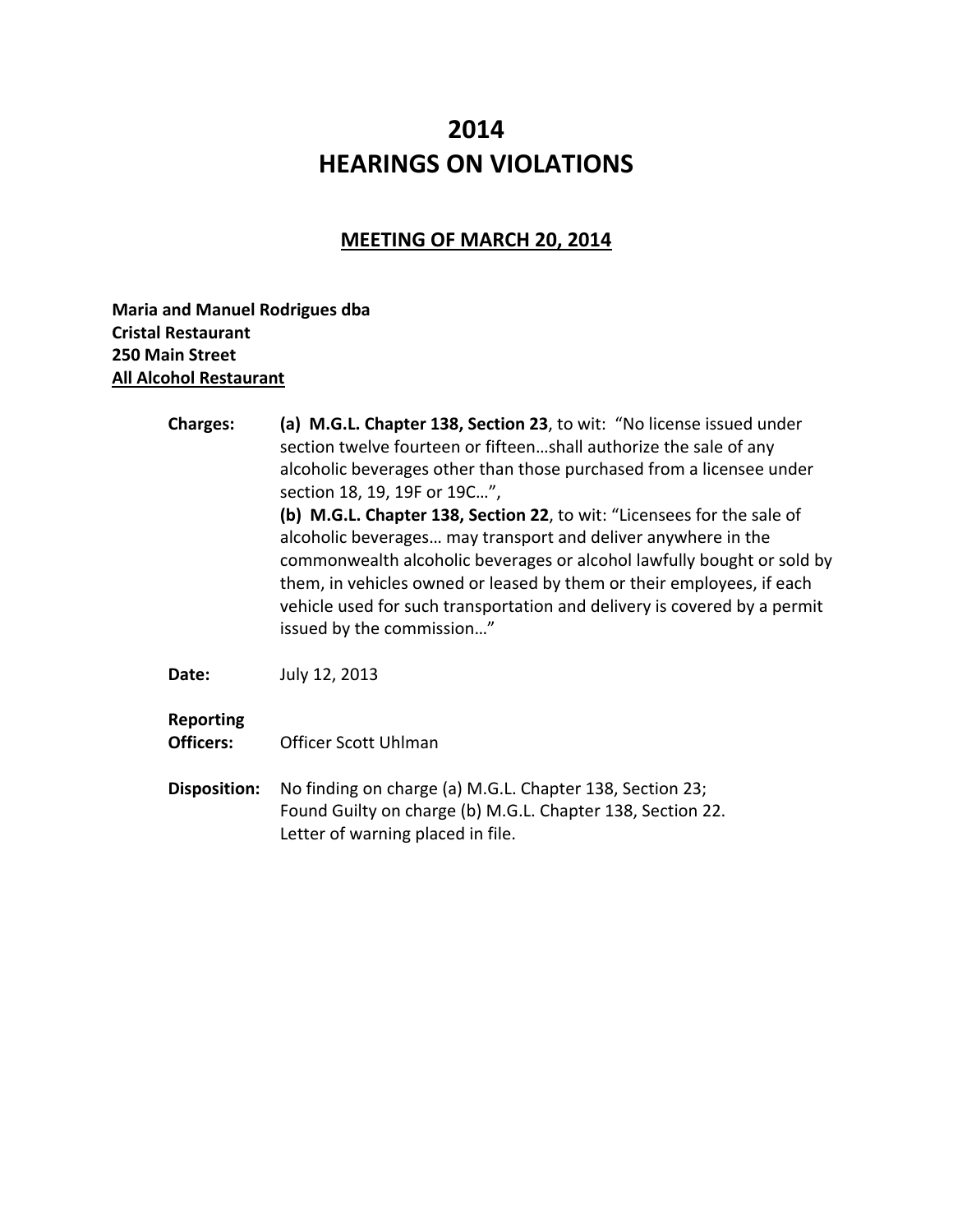### **MEETING OF MARCH 20, 2014 (CONT.)**

**RJA Corporation dba Joe Angelo's Café 216 Main and 11 Crescent Streets Joseph Angelo, Manager All Alcohol Restaurant**

| Charge:                | Brockton License Commission Rule #6, to wit: All alcoholic beverages<br>sold must be opened and consumed on the premises                         |
|------------------------|--------------------------------------------------------------------------------------------------------------------------------------------------|
| Date:                  | November 6, 2013, 1:45 a.m.                                                                                                                      |
| Reporting<br>Officers: | Det. Thomas Hyland                                                                                                                               |
| <b>Disposition:</b>    | Licensee found Guilty as charged.<br>Letter of warning placed in file with recommendation that an employee<br>be posted at the second exit door. |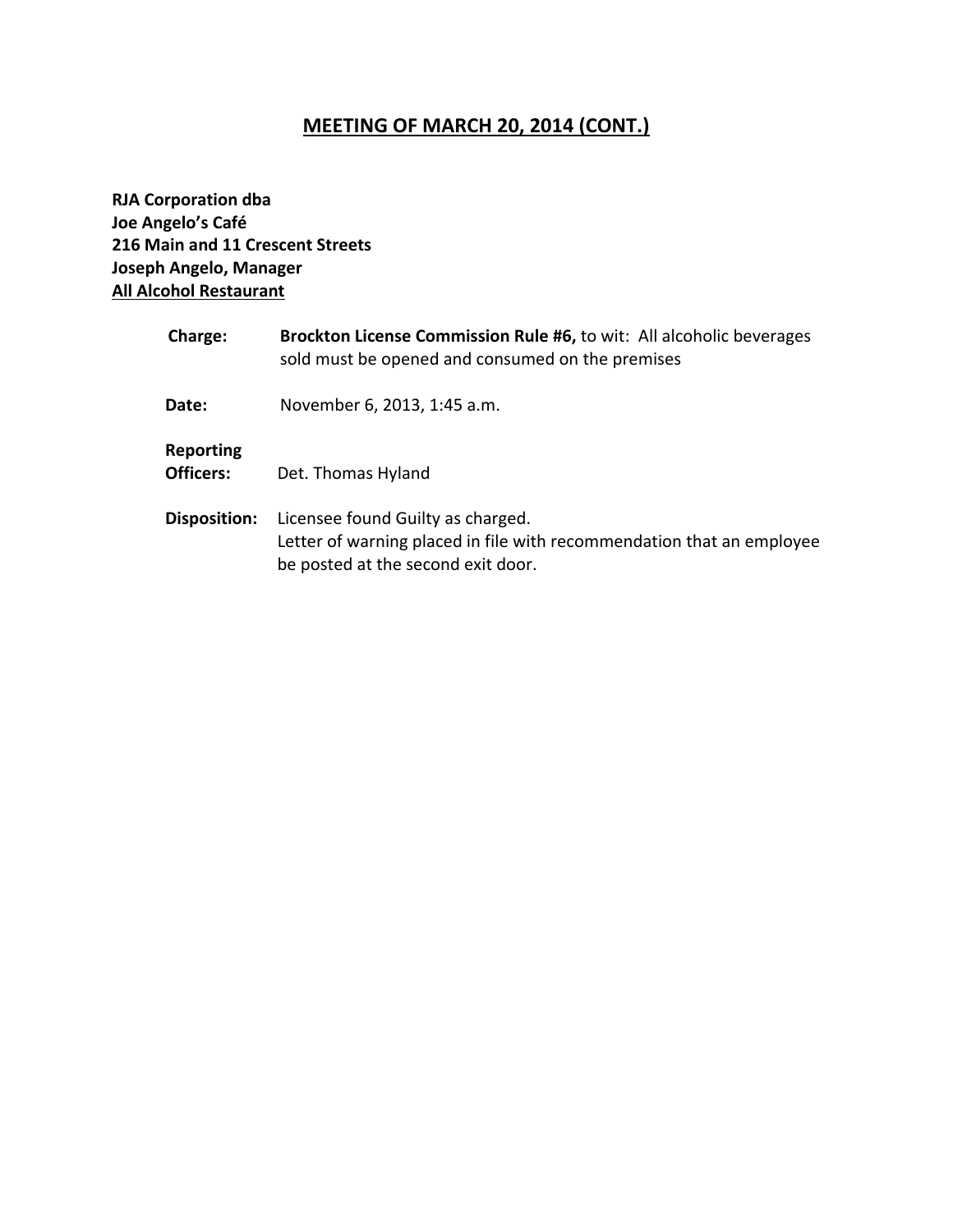### **MEETING OF NOVEMBER 13, 2014**

**MJS Group, Inc. dba Bridgeway Liquors 142 Howard Street Jasvir Kaur, Manager All Alcohol Package Store**

| <b>Charge:</b>                | M.G.L. Chapter 138, Section 34, to wit: "whoever makes a sale or<br>delivery of any such beverages to any person under twenty-one years of<br>age, either for his or her own use" |
|-------------------------------|-----------------------------------------------------------------------------------------------------------------------------------------------------------------------------------|
| Date:                         | June 12, 2014, 6:00 p.m.                                                                                                                                                          |
| <b>Reporting</b><br>Officers: | Det. Eric Clark                                                                                                                                                                   |
| <b>Disposition:</b>           | Licensee found Guilty as charged.<br>Letter of warning placed in file.                                                                                                            |

**St. Mena Corp. dba 7‐Eleven 65 Oak Street Ext. Armand Singer, Manager Wine and Malt Package Store**

| <b>Charge:</b>                       | M.G.L. Chapter 138, Section 34, to wit: "whoever makes a sale or<br>delivery of any such beverages to any person under twenty-one years of<br>age, either for his or her own use" |
|--------------------------------------|-----------------------------------------------------------------------------------------------------------------------------------------------------------------------------------|
| Date:                                | June 18, 2014, 6:15 p.m.                                                                                                                                                          |
| <b>Reporting</b><br><b>Officers:</b> | Det. Fric Clark                                                                                                                                                                   |
| Disposition:                         | Licensee found Guilty as charged.<br>Letter of warning placed in file.                                                                                                            |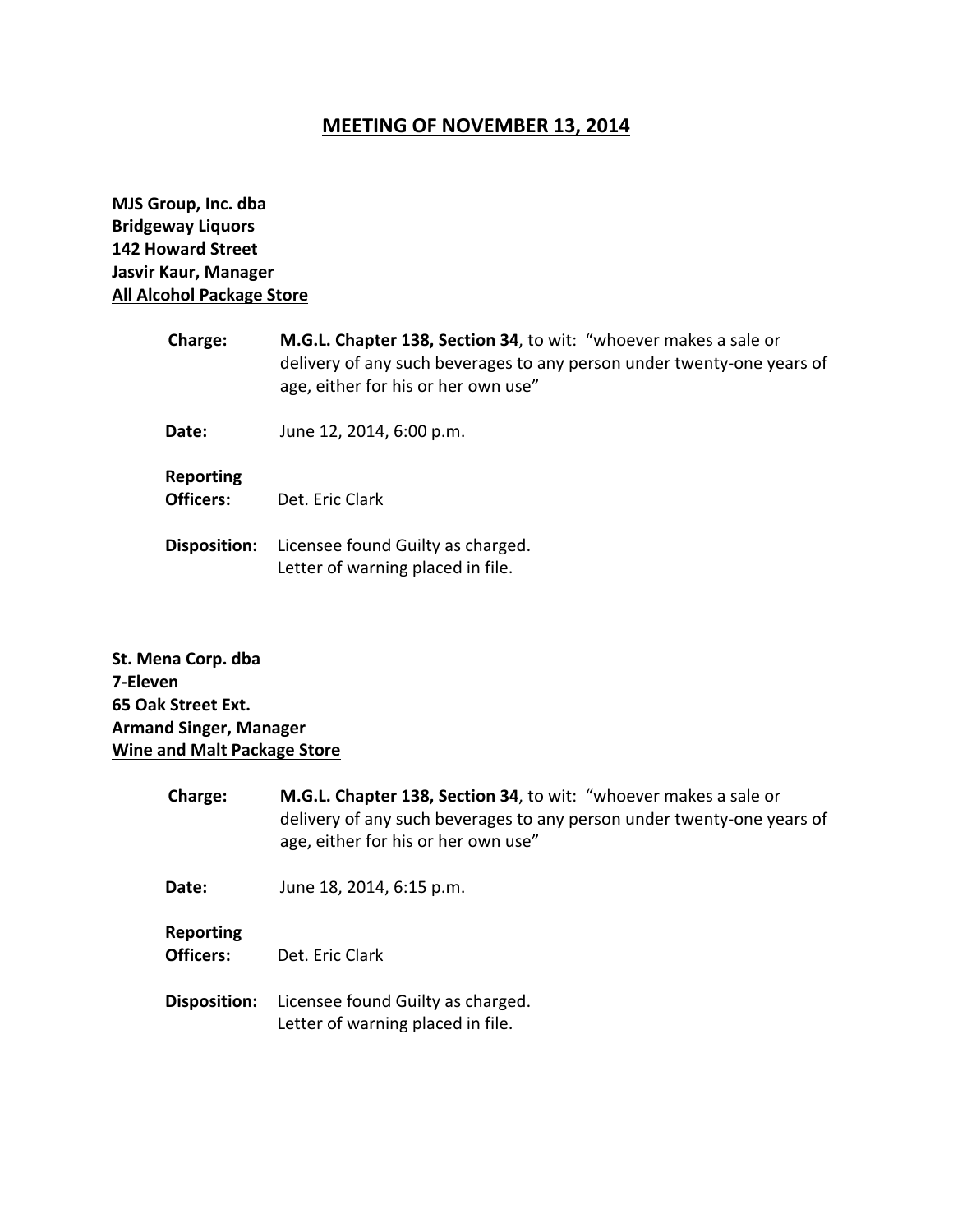### **MEETING OF NOVEMBER 13, 2014 (CONT.)**

**C.M. Petti, Inc. 216 Belmont Street Kathleen A. Petti, Manager Wine and Malt Package Store**

| <b>Charge:</b>                | M.G.L. Chapter 138, Section 34, to wit: "whoever makes a sale or<br>delivery of any such beverages to any person under twenty-one years of<br>age, either for his or her own use" |
|-------------------------------|-----------------------------------------------------------------------------------------------------------------------------------------------------------------------------------|
| <b>Date:</b>                  | June 18, 2014, 7:08 p.m.                                                                                                                                                          |
| <b>Reporting</b><br>Officers: | Det. Eric Clark                                                                                                                                                                   |
| <b>Disposition:</b>           | Licensee found Guilty as charged.<br>Letter of warning placed in file.                                                                                                            |

**Mardom, Inc. dba Shanley's Liquor Store 429 Belmont Street Maria S. Viega, Manager All Alcohol Package Store**

| Charge:                       | M.G.L. Chapter 138, Section 34, to wit: "whoever makes a sale or<br>delivery of any such beverages to any person under twenty-one years of<br>age, either for his or her own use" |
|-------------------------------|-----------------------------------------------------------------------------------------------------------------------------------------------------------------------------------|
| Date:                         | June 18, 2014, 6:55 p.m.                                                                                                                                                          |
| <b>Reporting</b><br>Officers: | Det. Jackie Congdon                                                                                                                                                               |
| Disposition:                  | Licensee found Guilty as charged.<br>License suspended for one day.                                                                                                               |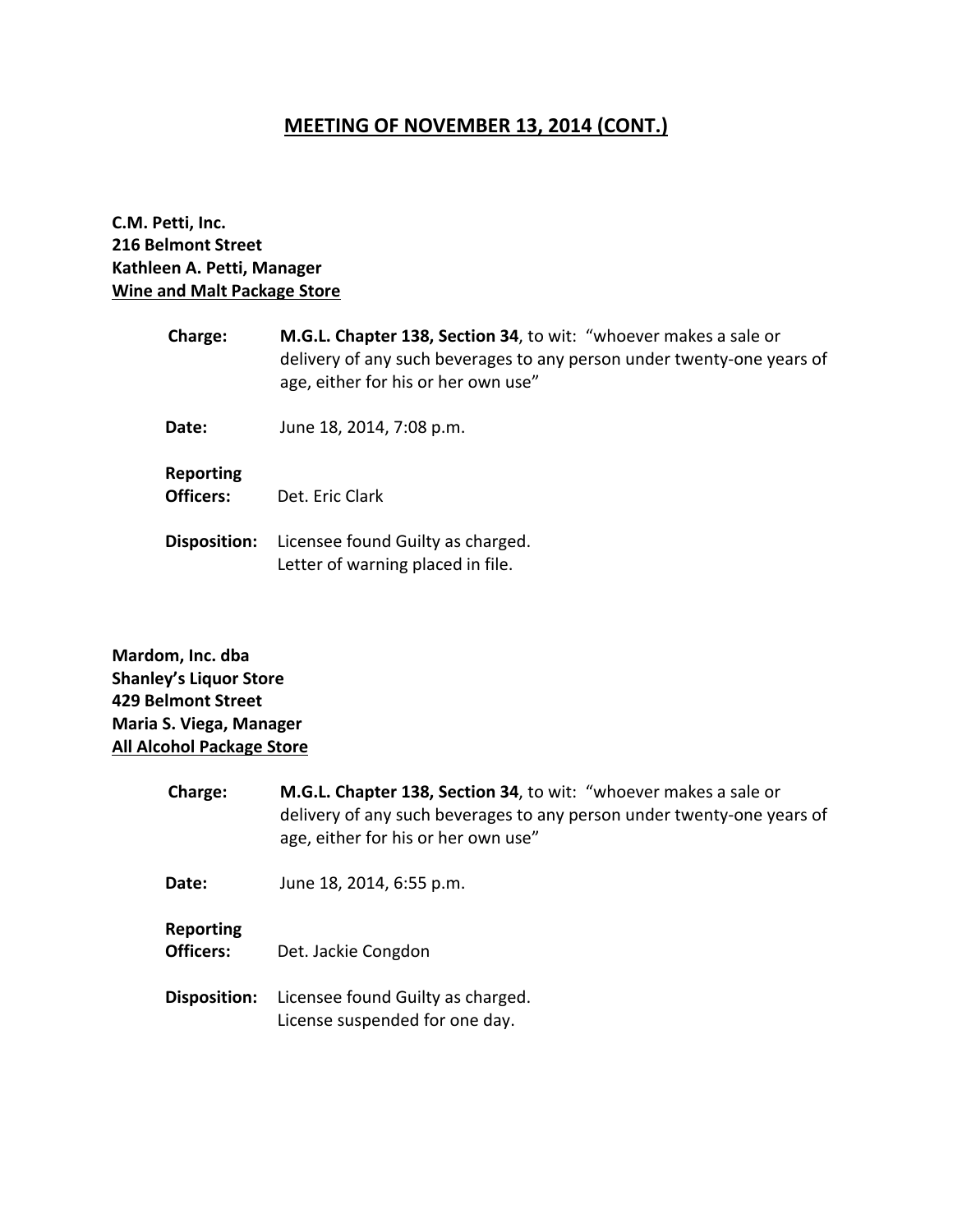### **MEETING OF NOVEMBER 13, 2014 (CONT.)**

**Mardom, Inc. dba Hayden's West Side 104 Torrey Street Maria S. Viega, Manager All Alcohol Package Store**

| Charge:                       | M.G.L. Chapter 138, Section 34, to wit: "whoever makes a sale or<br>delivery of any such beverages to any person under twenty-one years of<br>age, either for his or her own use" |
|-------------------------------|-----------------------------------------------------------------------------------------------------------------------------------------------------------------------------------|
| Date:                         | June 18, 2014, 6:45 p.m.                                                                                                                                                          |
| <b>Reporting</b><br>Officers: | Det. Jackie Congdon                                                                                                                                                               |
| <b>Disposition:</b>           | Licensee found Guilty as charged.<br>License suspended for three (3) days, to be served on a Thursday, Friday<br>and Saturday.                                                    |

**Thi & Gia, LLC dba Crescent Variety 163‐165 Crescent Street Thi Minh Do, Manager Wine and Malt Package Store**

| Charge:                       | M.G.L. Chapter 138, Section 34, to wit: "whoever makes a sale or<br>delivery of any such beverages to any person under twenty-one years of<br>age, either for his or her own use" |
|-------------------------------|-----------------------------------------------------------------------------------------------------------------------------------------------------------------------------------|
| Date:                         | June 18, 2014, 5:10 p.m.                                                                                                                                                          |
| <b>Reporting</b><br>Officers: | Det. Jackie Congdon                                                                                                                                                               |
| Disposition:                  | Licensee found Guilty as charged.<br>License suspended for one day.                                                                                                               |